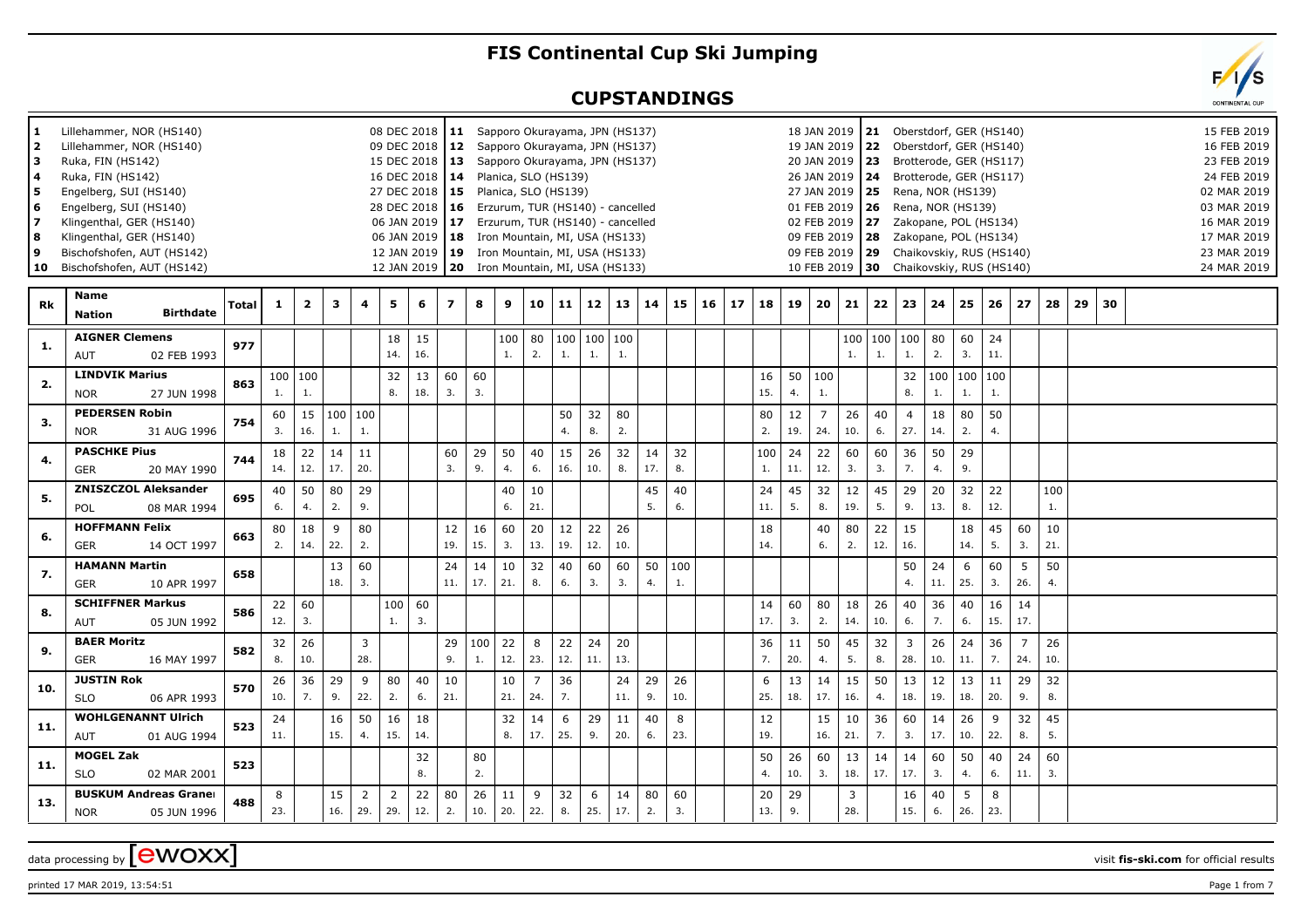| Rk  | Name<br><b>Birthdate</b><br><b>Nation</b>                | Total | $\mathbf{1}$          | $\overline{2}$        | 3                              | 4         | 5                     | 6                     | $\overline{ }$        | 8                     | 9         | 10                    | 11        | 12                    | 13                             | 14        | 15                    | $16 \mid 17$ | 18                    | 19        | 20                  | 21                    | 22                    | 23        | 24                    | 25                    | 26                    | 27                        | 28                    | 29 | 30 |  |  |  |
|-----|----------------------------------------------------------|-------|-----------------------|-----------------------|--------------------------------|-----------|-----------------------|-----------------------|-----------------------|-----------------------|-----------|-----------------------|-----------|-----------------------|--------------------------------|-----------|-----------------------|--------------|-----------------------|-----------|---------------------|-----------------------|-----------------------|-----------|-----------------------|-----------------------|-----------------------|---------------------------|-----------------------|----|----|--|--|--|
| 14. | <b>HOFER Thomas</b><br>28 JAN 1996<br>AUT                | 409   | 5.                    | $45 \mid 29$<br>9.    |                                |           | 22<br>12.             | 11<br>20.             |                       |                       | 15<br>16. | 15<br>16.             | 45<br>5.  | 5<br>26.              | 16<br>15.                      | 16<br>15. | 24<br>11.             |              | 26<br>10.             | 18<br>14. | 24<br>11.           | $\overline{2}$<br>29. | 10<br>21.             | 18<br>14. | $\overline{4}$<br>27. | 10<br>21.             | 10<br>21.             | 22<br>12.                 | 22<br>12.             |    |    |  |  |  |
| 15. | <b>PAVLOVCIC Bor</b><br>27 JUN 1998<br>SLO               | 387   |                       |                       |                                |           |                       |                       |                       |                       | 26<br>10. | 36<br>7.              | 26<br>10. | $\overline{7}$<br>24. | $\overline{\mathbf{3}}$<br>28. | 100<br>1. | 80<br>2.              |              |                       |           |                     |                       |                       |           |                       |                       |                       | 80<br>2.                  | 29<br>9.              |    |    |  |  |  |
| 16. | <b>HVALA Jaka</b><br>SLO<br>15 JUL 1993                  | 384   | 18.                   | $13 \mid 20$<br>13.   | 40<br>6.                       | 15<br>16. | 11<br>20.             | 10<br>21.             |                       |                       |           |                       |           |                       |                                | 26<br>10. | 15<br>16.             |              |                       | 40<br>6.  | 29<br>9.            | 16<br>15.             | 12<br>19.             | 22<br>12. | 8<br>23.              | 14<br>17.             | <sup>1</sup><br>30.   | 12<br>19.                 | 80<br>2.              |    |    |  |  |  |
| 17. | <b>BARTOL Tilen</b><br>17 APR 1997<br><b>SLO</b>         | 372   |                       |                       |                                |           |                       |                       | 100<br>1.             |                       |           |                       |           |                       |                                |           |                       |              | 40<br>6.              | 32<br>8.  | 16<br>15.           | 50<br>4.              | 80<br>2.              | 12<br>19. | 22<br>12.             |                       | 20<br>13.             |                           |                       |    |    |  |  |  |
| 18. | <b>HUBER Stefan</b><br>08 MAR 1994<br>AUT                | 357   |                       |                       |                                |           |                       |                       |                       |                       |           |                       |           |                       |                                |           | 50<br>4.              |              | 8<br>23.              | 80<br>2.  | 13<br>18.           | 20<br>13.             | 15<br>16.             | 6<br>25.  | 11<br>20.             | 36<br>7.              | 5<br>26.              | $\vert$ 100 $\vert$<br>1. | 13<br>18.             |    |    |  |  |  |
| 19. | <b>JELAR Ziga</b><br>22 OCT 1997<br><b>SLO</b>           | 340   | 20.                   | $11 \mid 14$<br>17.   |                                |           |                       |                       | 15<br>16.             | 6<br>25.              | 80<br>2.  | 100<br>1.             | 24<br>11. | 40<br>6.              | 50<br>4.                       |           |                       |              |                       |           |                     |                       |                       |           |                       |                       |                       |                           |                       |    |    |  |  |  |
| 20. | <b>WASEK Pawel</b><br>POL<br>02 JUN 1999                 | 308   | 9<br>22.              | 9<br>22.              | 24<br>11.                      | 40<br>6.  | 10<br>21.             |                       |                       | 20<br>13.             | 16<br>15. | 18<br>14.             |           |                       |                                |           |                       |              |                       |           |                     | 32<br>8.              | 18<br>14.             | 80<br>2.  | 16<br>15.             | $\overline{4}$<br>27. | 12<br>19.             |                           |                       |    |    |  |  |  |
| 21. | <b>DEZMAN Nejc</b><br><b>SLO</b><br>07 DEC 1992          | 302   | 16<br>15.             | 13<br>18.             | 8<br>23.                       | 14<br>17. | 60<br>3.              | $\mathbf{1}$<br>30.   |                       |                       |           | 22<br>12.             | 60<br>3.  | 10<br>21.             | 15<br>16.                      | 24<br>11. | 18<br>14.             |              | 4<br>27.              |           | 8<br>23.            | 12<br>19.             | 8<br>23.              |           |                       | 3<br>28.              | 6<br>25.              |                           |                       |    |    |  |  |  |
| 22. | <b>WANK Andreas</b><br><b>GER</b><br>18 FEB 1988         | 298   | 20<br>13.             | 26<br>10.             |                                | 5<br>26.  | - 5<br>26.            |                       | 10<br>21.             | $\overline{2}$<br>29. | 7<br>24.  | 12<br>19.             | 80<br>2.  | 14<br>17.             | 22<br>12.                      | 15<br>16. |                       |              |                       |           |                     |                       |                       |           |                       | 11<br>20.             | 15<br>16.             | 40<br>6.                  | 14<br>17.             |    |    |  |  |  |
| 23. | <b>MARKENG Thomas Aaser</b><br>18 JUN 2000<br><b>NOR</b> | 293   | $\overline{4}$<br>27. | $\overline{4}$<br>27. | 26<br>10.                      | 24<br>11. | $\overline{7}$<br>24. | 9<br>22.              | $\overline{4}$<br>27. | 10<br>21.             |           |                       |           |                       |                                |           |                       |              | 60<br>3.              | 100<br>1. | 45<br>5.            |                       |                       |           |                       |                       |                       |                           |                       |    |    |  |  |  |
| 24. | <b>POGRAJC Andraz</b><br>26 SEP 1991<br><b>SLO</b>       | 280   |                       |                       |                                |           |                       |                       |                       |                       | 14<br>17. |                       | 18<br>14. | 45<br>5.              | $\overline{7}$<br>24.          | 36<br>7.  | 45<br>5.              |              |                       | 16<br>15. |                     | 9<br>22.              |                       | 26<br>10. | 32<br>8.              | 15<br>16.             | 14<br>17.             |                           | $\overline{3}$<br>28. |    |    |  |  |  |
| 25. | <b>AUNE Joakim</b><br>10 AUG 1993<br>NOR                 | 254   |                       |                       |                                |           |                       |                       |                       |                       | 18<br>14. |                       | 14<br>17. | 20<br>13.             | 13<br>18.                      | 18<br>14. | 13<br>18.             |              | 29<br>9.              | 36<br>7.  | <sup>1</sup><br>30. | 22<br>12.             | $\mathbf{1}$<br>30.   |           |                       | 8<br>23.              | 14<br>17.             | 11<br>20.                 | 36<br>7.              |    |    |  |  |  |
| 26. | <b>STEKALA Andrzej</b><br>30 JUN 1995<br>POL             | 234   |                       |                       | 50<br>4.                       | 6<br>25.  |                       | $\overline{2}$<br>29. |                       |                       | 6<br>25.  | 4<br>27.              |           |                       |                                | 10<br>21. | 12<br>19.             |              | 32<br>8.              |           | 12<br>19.           | 29<br>9.              | 29<br>9.              | 9<br>22.  | 7<br>24.              | $\overline{7}$<br>24. | $\overline{4}$<br>27. | 15<br>16.                 |                       |    |    |  |  |  |
| 27. | <b>FREUND Severin</b><br><b>GER</b><br>11 MAY 1988       | 211   |                       |                       |                                |           |                       |                       | 36<br>7.              | 15<br>16.             | 24<br>11. | 60<br>3.              | 20<br>13. | 11<br>20.             | 45<br>5.                       |           |                       |              |                       |           |                     |                       |                       |           |                       |                       |                       |                           |                       |    |    |  |  |  |
| 28. | <b>SATO Keiichi</b><br>27 JUL 1997<br>JPN                | 206   |                       |                       |                                |           |                       |                       |                       |                       |           |                       |           | 16<br>15.             | 40<br>6.                       |           |                       |              |                       |           |                     | 40<br>6.              | 20<br>13.             | 45<br>5.  | 45<br>5.              |                       |                       |                           |                       |    |    |  |  |  |
| 29. | <b>VILLUMSTAD Fredrik</b><br>21 MAR 1999<br><b>NOR</b>   | 204   |                       |                       |                                |           |                       |                       |                       |                       |           |                       |           |                       |                                |           |                       |              |                       |           |                     |                       |                       | 20<br>13. | 29<br>9.              | 45<br>5.              | 80<br>2.              | 22<br>12.                 | 8<br>23.              |    |    |  |  |  |
| 30. | <b>SAKALA Filip</b><br>CZE<br>21 MAY 1996                | 194   | $\overline{2}$<br>29. | 6<br>25.              | $\overline{4}$<br>27.          | 12<br>19. | 8<br>23.              |                       | 20<br>13.             | 45<br>5.              |           | $\overline{2}$<br>29. |           |                       |                                | 9<br>22.  | $\overline{7}$<br>24. |              |                       | 20<br>13. | 10<br>21.           |                       |                       | 12<br>19. |                       |                       |                       | 26<br>10.                 | 11<br>20.             |    |    |  |  |  |
| 31. | <b>TOCHIMOTO Shohei</b><br><b>JPN</b><br>21 DEC 1989     | 189   |                       | 12<br>19.             | $\overline{\mathbf{3}}$<br>28. | 32<br>8.  | 15<br>16.             | 50<br>4.              | 45<br>5.              | 32<br>8.              |           |                       |           |                       |                                |           |                       |              |                       |           |                     |                       |                       |           |                       |                       |                       |                           |                       |    |    |  |  |  |
| 32. | <b>LISSO Justin</b><br><b>GER</b><br>12 DEC 1999         | 173   | 36<br>7.              |                       | 32<br>8.                       |           |                       |                       |                       |                       |           |                       |           |                       |                                |           |                       |              | $\overline{7}$<br>24. | 22<br>12. | 20<br>13.           | 24<br>11.             | $\overline{7}$<br>24. | 12<br>19. |                       |                       |                       | 13<br>18.                 |                       |    |    |  |  |  |

 $p$ rinted 17 MAR 2019, 13:54:51  $p$ age 2 from 7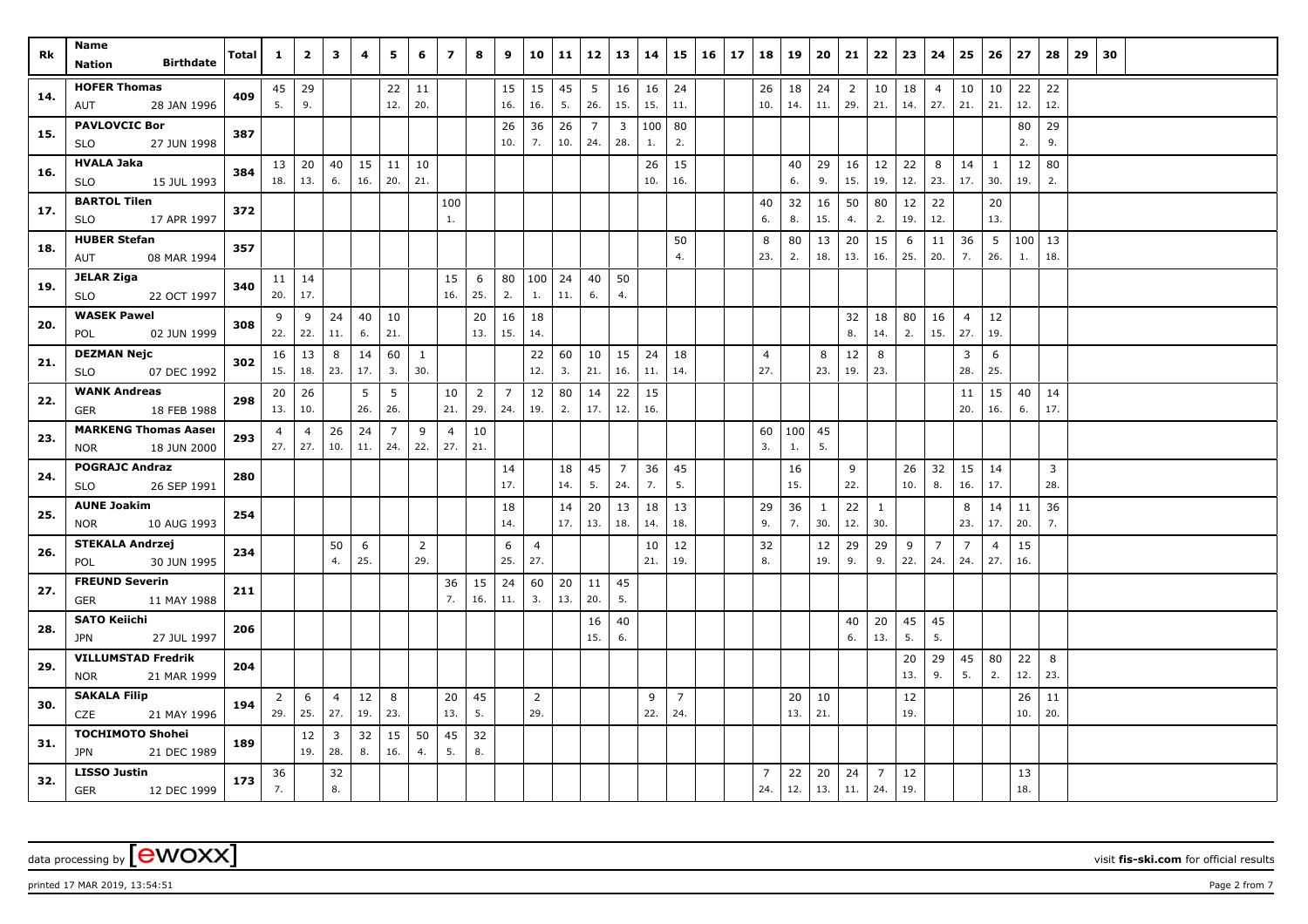| Rk  | Name<br><b>Birthdate</b>                        | Total | $\mathbf{1}$   | $\overline{2}$     | $\mathbf{3}$ | 4              | 5   | 6                     | $\overline{z}$ | 8              | 9               | 10        | 11             | 12        | 13             | 14             |                | $15 \mid 16 \mid$ | 17 | 18  | 19       | 20        | 21             | 22        | 23  | 24       | 25  | 26             | 27  | 28  | 29 | 30 |  |  |
|-----|-------------------------------------------------|-------|----------------|--------------------|--------------|----------------|-----|-----------------------|----------------|----------------|-----------------|-----------|----------------|-----------|----------------|----------------|----------------|-------------------|----|-----|----------|-----------|----------------|-----------|-----|----------|-----|----------------|-----|-----|----|----|--|--|
|     | Nation                                          |       |                |                    |              |                |     |                       |                |                |                 |           |                |           |                |                |                |                   |    |     |          |           |                |           |     |          |     |                |     |     |    |    |  |  |
| 33. | <b>VANCURA Tomas</b>                            | 170   |                |                    |              |                |     | 8                     |                | $\overline{4}$ | $\mathbf{1}$    |           |                | 80<br>2.  | 9              | 32             | 22<br>12.      |                   |    |     | 6<br>25. |           | 8<br>23.       |           |     |          |     |                |     |     |    |    |  |  |
|     | 10 SEP 1996<br>CZE                              |       |                |                    |              |                |     | 23.                   |                | 27.            | 30.             |           |                |           | 22.            | 8.             |                |                   |    |     |          |           |                |           |     |          |     |                |     |     |    |    |  |  |
| 34. | <b>LEITNER Clemens</b><br>07 NOV 1998<br>AUT    | 161   |                |                    |              |                |     |                       |                |                | 45<br>5.        | 26<br>10. | 16<br>15.      | 13<br>18. | 36<br>7.       |                |                |                   |    |     |          |           |                | 16<br>15. |     | 9<br>22. |     |                |     |     |    |    |  |  |
|     | <b>LEAROYD Jonathan</b>                         |       |                | $\overline{7}$     |              |                |     |                       |                |                |                 |           |                |           |                |                |                |                   |    | 5   |          |           |                | 5         |     |          |     |                |     |     |    |    |  |  |
| 35. | 03 NOV 2000<br><b>FRA</b>                       | 152   |                | 24.                |              |                |     | $\overline{7}$<br>24. | 22<br>12.      |                | 36<br>7.        | 50<br>4.  |                |           |                |                |                |                   |    | 26. |          | 20<br>13. |                | 26.       |     |          |     |                |     |     |    |    |  |  |
|     | <b>IWASA Yuken</b>                              |       |                | 10                 | 36           |                | 20  | 26                    | 8              |                |                 |           | $\overline{7}$ | 36        |                |                |                |                   |    |     |          |           | 6              |           |     |          |     |                |     |     |    |    |  |  |
| 36. | 02 JUL 1999<br><b>JPN</b>                       | 149   |                | 21.                | 7.           |                | 13. | 10.                   | 23.            |                |                 |           | 24.            | 7.        |                |                |                |                   |    |     |          |           | 25.            |           |     |          |     |                |     |     |    |    |  |  |
|     | <b>AIGRO Artti</b>                              |       | 3              |                    | 45           | 36             |     |                       |                | 36             |                 | 29        |                |           |                |                |                |                   |    |     |          |           |                |           |     |          |     |                |     |     |    |    |  |  |
| 36. | 29 AUG 1999<br><b>EST</b>                       | 149   | 28.            |                    | 5.           | 7.             |     |                       |                | 7.             |                 | 9.        |                |           |                |                |                |                   |    |     |          |           |                |           |     |          |     |                |     |     |    |    |  |  |
| 38. | <b>ITO Kenshiro</b>                             | 145   | $\mathbf{1}$   | $\overline{3}$     |              | 10             | 50  | 14                    |                |                | $11 \mid 13$    |           | 13             | 12        | 18             |                |                |                   |    |     |          |           |                |           |     |          |     |                |     |     |    |    |  |  |
|     | 08 JAN 1990<br>JPN                              |       | 30.            | 28.                |              | 21.            | 4.  | 17.                   |                | 20.            | 18.             |           | 18.            | 19.       | 14.            |                |                |                   |    |     |          |           |                |           |     |          |     |                |     |     |    |    |  |  |
| 39. | <b>TAKEUCHI Taku</b>                            | 144   |                | $\overline{2}$     |              |                |     |                       |                |                |                 |           | 29             | 50        | 8              |                |                |                   |    |     |          |           | 36             | 13        |     | 6        |     |                |     |     |    |    |  |  |
|     | 20 MAY 1987<br><b>JPN</b>                       |       |                | 29.                |              |                |     |                       |                |                |                 |           | 9.             | 4.        | 23.            |                |                |                   |    |     |          |           | 7.             | 18.       |     | 25.      |     |                |     |     |    |    |  |  |
| 40. | <b>KOT Maciej</b>                               | 142   |                |                    |              |                |     |                       |                |                |                 |           |                |           |                |                |                |                   |    |     |          |           |                |           | 8   | 15       |     | 29             | 50  | 40  |    |    |  |  |
|     | POL<br>09 JUN 1991                              |       |                |                    |              |                |     |                       |                |                |                 |           |                |           |                |                |                |                   |    |     |          |           |                |           | 23. | 16.      |     | 9.             | 4.  | 6.  |    |    |  |  |
| 41. | <b>STEINER Maximilian</b>                       | 137   |                |                    |              |                |     |                       | $\overline{2}$ | 18             | $5\overline{5}$ | 24        | 8              | 15        | $\overline{2}$ | 1              | $\overline{2}$ |                   |    |     |          |           |                |           |     |          |     |                | 36  | 24  |    |    |  |  |
|     | 04 MAY 1996<br>AUT                              |       |                |                    |              |                |     |                       | 29.            | 14.            | 26.             | 11.       | 23.            | 16.       | 29.            | 30.            | 29.            |                   |    |     |          |           |                |           |     |          |     |                | 7.  | 11. |    |    |  |  |
| 42. | <b>SCHMID Constantin</b><br>27 NOV 1999         | 135   | 4.             | $50 \mid 80$<br>2. | 5<br>26.     |                |     |                       |                |                |                 |           |                |           |                |                |                |                   |    |     |          |           |                |           |     |          |     |                |     |     |    |    |  |  |
|     | <b>GER</b><br><b>TEPES Jurij</b>                |       |                |                    |              |                |     |                       |                |                |                 |           |                |           |                |                |                |                   |    |     |          |           |                |           |     |          |     |                |     |     |    |    |  |  |
| 43. | <b>SLO</b><br>14 FEB 1989                       | 129   |                |                    |              | 8<br>23.       |     |                       |                |                | 12<br>19.       | 13<br>18. |                |           |                | 60<br>3.       | 36<br>7.       |                   |    |     |          |           |                |           |     |          |     |                |     |     |    |    |  |  |
|     | <b>LANISEK Anze</b>                             |       |                |                    |              |                | 45  | 80                    |                |                |                 |           |                |           |                |                |                |                   |    |     |          |           |                |           |     |          |     |                |     |     |    |    |  |  |
| 44. | 20 APR 1996<br><b>SLO</b>                       | 125   |                |                    |              |                | 5.  | 2.                    |                |                |                 |           |                |           |                |                |                |                   |    |     |          |           |                |           |     |          |     |                |     |     |    |    |  |  |
|     | <b>BJOERENG Joacim Oeder</b>                    |       | $\overline{7}$ |                    | 18           |                | 29  | 6                     | 11             | $\mathbf{1}$   | $\overline{4}$  |           | 11             |           | 6              | $\overline{7}$ | 20             |                   |    |     |          |           |                |           |     |          |     |                |     |     |    |    |  |  |
| 45. | 14 DEC 1995<br><b>NOR</b>                       | 120   | 24.            |                    | 14.          |                | 9.  | 25.                   | 20.            | 30.            | 27.             |           | 20.            |           | 25.            | 24.            | 13.            |                   |    |     |          |           |                |           |     |          |     |                |     |     |    |    |  |  |
|     | <b>NAZAROV Mikhail</b>                          |       |                |                    | 20           | $\overline{7}$ |     |                       |                |                |                 |           |                |           |                |                |                |                   |    |     |          |           | $\overline{4}$ |           | 24  | 10       | 22  | 32             |     |     |    |    |  |  |
| 46. | 14 OCT 1994<br><b>RUS</b>                       | 119   |                |                    | 13.          | 24.            |     |                       |                |                |                 |           |                |           |                |                |                |                   |    |     |          |           | 27.            |           | 11. | 21.      | 12. | 8.             |     |     |    |    |  |  |
| 47. | <b>HLAVA Lukas</b>                              | 118   |                |                    |              |                |     |                       |                |                |                 |           |                |           | 5              | 22             | 18             |                   |    |     |          |           |                |           |     |          | 16  |                | 45  | 12  |    |    |  |  |
|     | 10 SEP 1984<br>CZE                              |       |                |                    |              |                |     |                       |                |                |                 |           |                |           | 26.            | 12.            | 14.            |                   |    |     |          |           |                |           |     |          | 15. |                | 5.  | 19. |    |    |  |  |
| 48. | <b>ROTH Luca</b>                                | 111   |                |                    |              |                |     | 20                    | 26             | 40             |                 |           |                |           |                |                |                |                   |    |     |          |           | $\overline{7}$ |           |     |          |     |                | 18  |     |    |    |  |  |
|     | <b>GER</b><br>14 APR 2000                       |       |                |                    |              |                |     | 13.                   | 10.            | 6.             |                 |           |                |           |                |                |                |                   |    |     |          |           | 24.            |           |     |          |     |                | 14. |     |    |    |  |  |
| 49. | <b>SCHULER Andreas</b>                          | 110   |                |                    |              |                | 36  | 29                    |                |                | 20              | 16        |                |           |                |                |                |                   |    |     |          |           |                |           |     |          |     |                | 9   |     |    |    |  |  |
|     | 30 DEC 1995<br>SUI                              |       |                |                    |              |                | 7.  | 9.                    |                |                | 13.             | 15.       |                |           |                |                |                |                   |    |     |          |           |                |           |     |          |     |                | 22. |     |    |    |  |  |
| 50. | <b>HAUSWIRTH Sandro</b>                         | 101   |                |                    |              |                | 24  | 5                     | 40             | 13             |                 |           |                |           |                |                |                |                   |    |     |          |           |                |           |     |          | 12  | $\overline{7}$ |     |     |    |    |  |  |
|     | SUI<br>29 AUG 2000                              |       |                |                    |              |                | 11. | 26.                   | 6.             | 18.            |                 |           |                |           |                |                |                |                   |    |     |          |           |                |           |     |          | 19. | 24.            |     |     |    |    |  |  |
| 51. | <b>ASCHENWALD Philipp</b><br>12 NOV 1995<br>AUT | 100   |                |                    |              |                |     | 100<br>$1.$           |                |                |                 |           |                |           |                |                |                |                   |    |     |          |           |                |           |     |          |     |                |     |     |    |    |  |  |

 $p$ rinted 17 MAR 2019, 13:54:51  $p$ age 3 from 7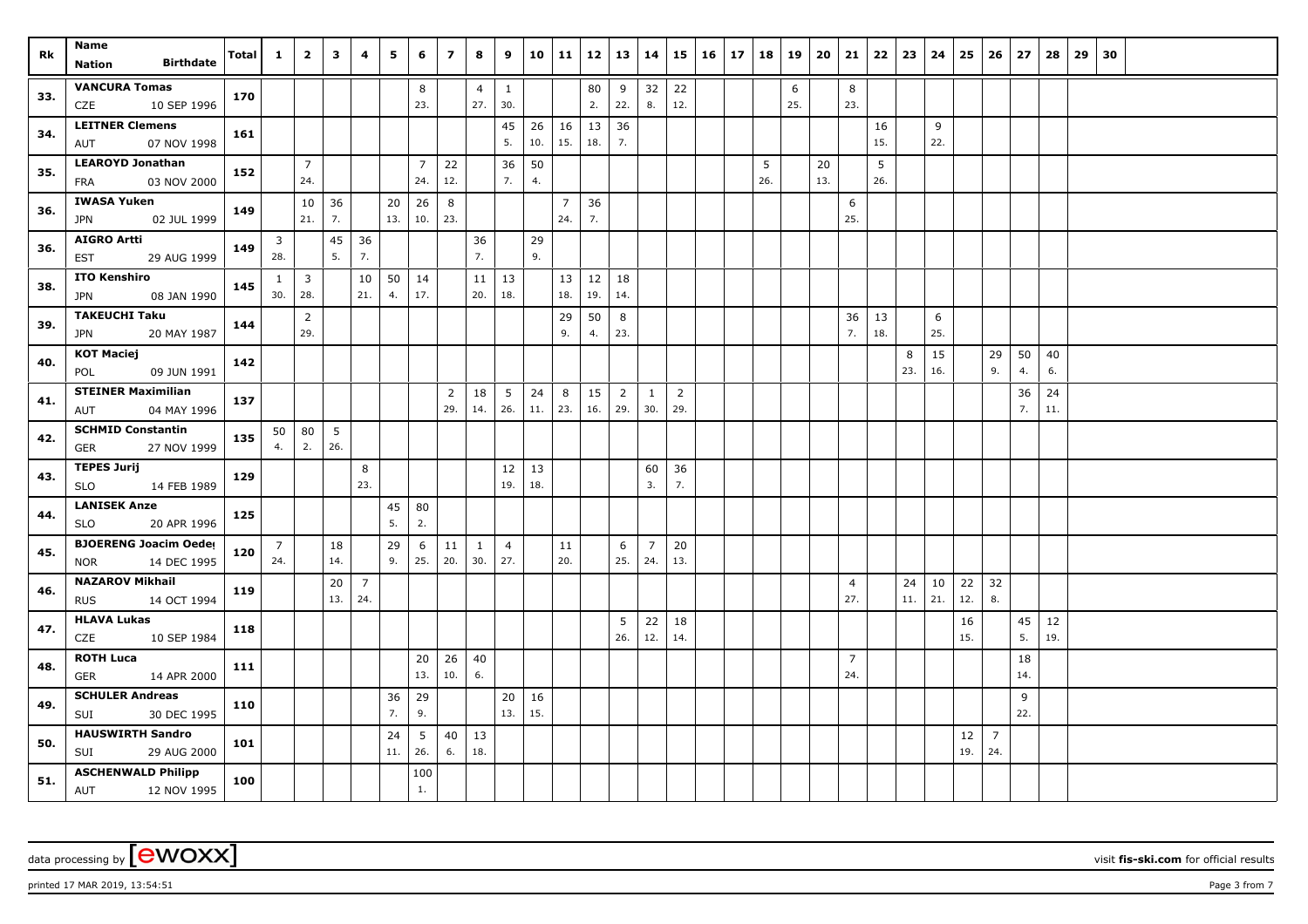| Rk  | Name<br><b>Birthdate</b><br><b>Nation</b>           | Total | $\mathbf{1}$    | $\overline{2}$ | 3              | 4   | 5              | 6                     | $\overline{\mathbf{z}}$ | 8                           | 9              | 10             | 11           | 12 | 13 | 14        |                | $15 \mid 16$ | 17 | 18       | 19                      | 20                      | 21       |                       | $22 \mid 23$    | 24           | 25  | 26             | 27  | 28        | 29 30 |  |  |
|-----|-----------------------------------------------------|-------|-----------------|----------------|----------------|-----|----------------|-----------------------|-------------------------|-----------------------------|----------------|----------------|--------------|----|----|-----------|----------------|--------------|----|----------|-------------------------|-------------------------|----------|-----------------------|-----------------|--------------|-----|----------------|-----|-----------|-------|--|--|
|     |                                                     |       |                 |                |                |     |                |                       |                         |                             |                |                |              |    |    |           |                |              |    |          |                         |                         |          |                       |                 |              |     |                |     |           |       |  |  |
| 51. | <b>LIENHER Maximilian</b><br>30 JAN 1999<br>AUT     | 100   |                 |                |                |     |                |                       | 6<br>25.                | 12<br>19.                   |                |                |              |    |    |           |                |              |    | 45<br>5. | 8<br>23.                | 26<br>10.               |          | $\overline{3}$<br>28. |                 |              |     |                |     |           |       |  |  |
|     | <b>BOYD-CLOWES Mackenzi</b>                         |       | 10 <sup>1</sup> | 40             |                |     |                |                       |                         |                             |                |                |              |    |    |           |                |              |    |          |                         |                         |          |                       |                 |              |     |                |     |           |       |  |  |
| 53. | 13 JUL 1991<br>CAN                                  | 99    | 21.             | 6.             |                |     |                |                       |                         |                             |                |                |              |    |    | 20<br>13. | 29<br>9.       |              |    |          |                         |                         |          |                       |                 |              |     |                |     |           |       |  |  |
|     | <b>EGLOFF Luca</b>                                  |       |                 |                |                |     | $\mathbf{1}$   |                       |                         | 5                           | $\overline{2}$ |                |              |    |    | 11        |                |              |    | 22       | 14                      | 36                      |          |                       |                 |              |     |                |     | 6         |       |  |  |
| 54. | SUI<br>06 JUN 1995                                  | 97    |                 |                |                |     | 30.            |                       |                         | 26.                         | 29.            |                |              |    |    | 20.       |                |              |    | 12.      | 17.                     | 7.                      |          |                       |                 |              |     |                |     | 25.       |       |  |  |
|     | <b>KRANJEC Robert</b>                               |       |                 | 16             | 60             | 16  |                |                       |                         |                             |                |                |              |    |    |           |                |              |    |          |                         |                         |          |                       |                 |              |     |                |     |           |       |  |  |
| 55. | <b>SLO</b><br>16 JUL 1981                           | 92    |                 | 15.            | 3.             | 15. |                |                       |                         |                             |                |                |              |    |    |           |                |              |    |          |                         |                         |          |                       |                 |              |     |                |     |           |       |  |  |
| 55. | <b>MURANKA Klemens</b>                              | 92    | 15              |                | $\mathbf{1}$   | 26  | 9              | $\overline{4}$        | 13                      |                             |                | $\overline{3}$ |              |    |    |           |                |              |    | 9        | $\overline{\mathbf{3}}$ |                         |          |                       |                 |              |     |                |     | 9         |       |  |  |
|     | 31 AUG 1994<br>POL                                  |       | 16.             |                | 30.            | 10. | 22.            | 27.                   | 18.                     |                             |                | 28.            |              |    |    |           |                |              |    | 22.      | 28.                     |                         |          |                       |                 |              |     |                |     | 22.       |       |  |  |
| 57. | <b>RINGEN Sondre</b>                                | 83    | 29              |                | 12             | 18  | 14             |                       |                         |                             |                |                |              |    |    |           |                |              |    |          |                         |                         |          |                       | $\overline{7}$  | $\mathbf{3}$ |     |                |     |           |       |  |  |
|     | <b>NOR</b><br>09 OCT 1996                           |       | 9.              |                | 19.            | 14. | 17.            |                       |                         |                             |                |                |              |    |    |           |                |              |    |          |                         |                         |          |                       | 24.             | 28.          |     |                |     |           |       |  |  |
| 58. | <b>KOZISEK Cestmir</b>                              | 82    | 6               |                |                |     | 26             | 24                    |                         |                             |                |                |              |    |    |           |                |              |    |          |                         |                         | 14       | 12                    |                 |              |     |                |     |           |       |  |  |
|     | CZE<br>09 NOV 1991                                  |       | 25.             |                |                |     | 10.            | 11.                   |                         |                             |                |                |              |    |    |           |                |              |    |          |                         |                         | 17.      | 19.                   |                 |              |     |                |     |           |       |  |  |
| 58. | <b>MAERKL Kilian</b>                                | 82    |                 |                |                |     |                |                       | 32<br>8.                | 50<br>4.                    |                |                |              |    |    |           |                |              |    |          |                         |                         |          |                       |                 |              |     |                |     |           |       |  |  |
|     | 10 APR 2000<br><b>GER</b><br><b>RAIMUND Philipp</b> |       |                 |                |                |     |                |                       |                         |                             |                |                |              |    |    |           |                |              |    |          |                         |                         |          |                       |                 |              |     |                |     |           |       |  |  |
| 60. | 23 JUN 2000<br>GER                                  | 81    |                 |                |                |     |                | 16<br>15.             | 5<br>26.                | 24<br>11.                   |                |                |              |    |    |           |                |              |    |          | $\overline{2}$<br>29.   | 5<br>26.                | 5<br>26. | 6<br>25.              |                 | 3<br>28.     |     |                |     | 15<br>16. |       |  |  |
|     | <b>SCHLIERENZAUER Grego</b>                         |       |                 |                |                |     |                |                       |                         |                             | 29             | 50             |              |    |    |           |                |              |    |          |                         |                         |          |                       |                 |              |     |                |     |           |       |  |  |
| 61. | 07 JAN 1990<br>AUT                                  | 79    |                 |                |                |     |                |                       |                         |                             | 9.             | 4.             |              |    |    |           |                |              |    |          |                         |                         |          |                       |                 |              |     |                |     |           |       |  |  |
|     | <b>NOUSIAINEN Eetu</b>                              |       | 14              | 32             | $\overline{7}$ | 22  |                |                       |                         |                             |                |                |              |    |    |           |                |              |    |          |                         |                         |          |                       |                 |              |     |                |     |           |       |  |  |
| 62. | 29 APR 1997<br>FIN                                  | 75    | 17.             | 8.             | 24.            | 12. |                |                       |                         |                             |                |                |              |    |    |           |                |              |    |          |                         |                         |          |                       |                 |              |     |                |     |           |       |  |  |
|     | <b>PETER Dominik</b>                                |       |                 |                |                |     | 6              |                       | 18                      | 22                          |                |                |              |    |    |           |                |              |    |          |                         |                         |          |                       |                 |              | 9   | 18             |     |           |       |  |  |
| 63. | SUI<br>30 MAY 2001                                  | 73    |                 |                |                |     | 25.            |                       | 14.                     | 12.                         |                |                |              |    |    |           |                |              |    |          |                         |                         |          |                       |                 |              | 22. | 14.            |     |           |       |  |  |
| 64. | <b>PREVC Cene</b>                                   | 69    |                 |                |                |     |                |                       |                         |                             |                |                |              |    |    | 12        | 14             |              |    | 10       | 10                      | $\overline{\mathbf{3}}$ |          | $\overline{2}$        | $5\phantom{.0}$ | 13           |     |                |     |           |       |  |  |
|     | 12 MAR 1996<br><b>SLO</b>                           |       |                 |                |                |     |                |                       |                         |                             |                |                |              |    |    | 19.       | 17.            |              |    | 21.      | 21.                     | 28.                     |          | 29.                   | 26.             | 18.          |     |                |     |           |       |  |  |
| 65. | <b>KANTYKA Przemyslaw</b>                           | 67    |                 |                |                |     |                |                       | $\overline{3}$          |                             |                |                |              |    |    | 6         | $\overline{4}$ |              |    |          | 15                      | $\overline{4}$          |          | 24                    | $\mathbf{1}$    |              |     | $\overline{2}$ | 8   |           |       |  |  |
|     | 15 DEC 1996<br>POL                                  |       |                 |                |                |     |                |                       | 28.                     |                             |                |                |              |    |    | 25.       | 27.            |              |    |          | 16.                     | 27.                     |          | 11.                   | 30.             |              |     | 29.            | 23. |           |       |  |  |
| 66. | <b>ALAMOMMO Andreas</b>                             | 63    |                 |                |                |     | 13<br>18.      | 50                    |                         |                             |                |                |              |    |    |           |                |              |    |          |                         |                         |          |                       |                 |              |     |                |     |           |       |  |  |
|     | 23 DEC 1998<br>FIN                                  |       |                 |                |                |     |                | 4.                    |                         |                             |                |                |              |    |    |           |                |              |    |          |                         |                         |          |                       |                 |              |     |                |     |           |       |  |  |
| 67. | <b>DESCHWANDEN Gregor</b><br>27 FEB 1991<br>SUI     | 62    |                 |                |                |     |                | $\overline{3}$<br>28. | 14<br>17.               | $\overline{7}$<br>$24.$ 21. | 10             | 6<br>25.       |              |    |    | 5<br>26.  | 9<br>22.       |              |    | 1<br>30. | $\overline{7}$<br>24.   |                         |          |                       |                 |              |     |                |     |           |       |  |  |
|     | <b>ALTENBURGER Florian</b>                          |       |                 |                | 22             |     |                |                       | 16                      | 9                           | $\overline{3}$ | 5              | $\mathbf{1}$ |    |    |           |                |              |    |          |                         |                         |          |                       |                 |              |     |                |     |           |       |  |  |
| 68. | 02 NOV 1993<br>AUT                                  | 56    |                 |                | 12.            |     |                |                       | 15.                     | 22.                         | 28.            | 26.            | 30.          |    |    |           |                |              |    |          |                         |                         |          |                       |                 |              |     |                |     |           |       |  |  |
|     | <b>KARLEN Gabriel</b>                               |       |                 |                |                |     | $\overline{3}$ |                       |                         |                             |                |                |              |    |    |           | 10             |              |    | 3        | 5                       | 9                       |          | $\overline{4}$        |                 |              |     |                |     | 18        |       |  |  |
| 69. | SUI<br>10 MAR 1994                                  | 52    |                 |                |                |     | 28.            |                       |                         |                             |                |                |              |    |    |           | 21.            |              |    | 28.      | 26.                     | 22.                     |          | 27.                   |                 |              |     |                |     | 14.       |       |  |  |
|     | <b>SEMENIC Anze</b>                                 |       |                 |                | 6              | 45  |                |                       |                         |                             |                |                |              |    |    |           |                |              |    |          |                         |                         |          |                       |                 |              |     |                |     |           |       |  |  |
| 70. | <b>SLO</b><br>01 AUG 1993                           | 51    |                 |                | 25.            | 5.  |                |                       |                         |                             |                |                |              |    |    |           |                |              |    |          |                         |                         |          |                       |                 |              |     |                |     |           |       |  |  |

 $p$ rinted 17 MAR 2019, 13:54:51  $p$ age 4 from 7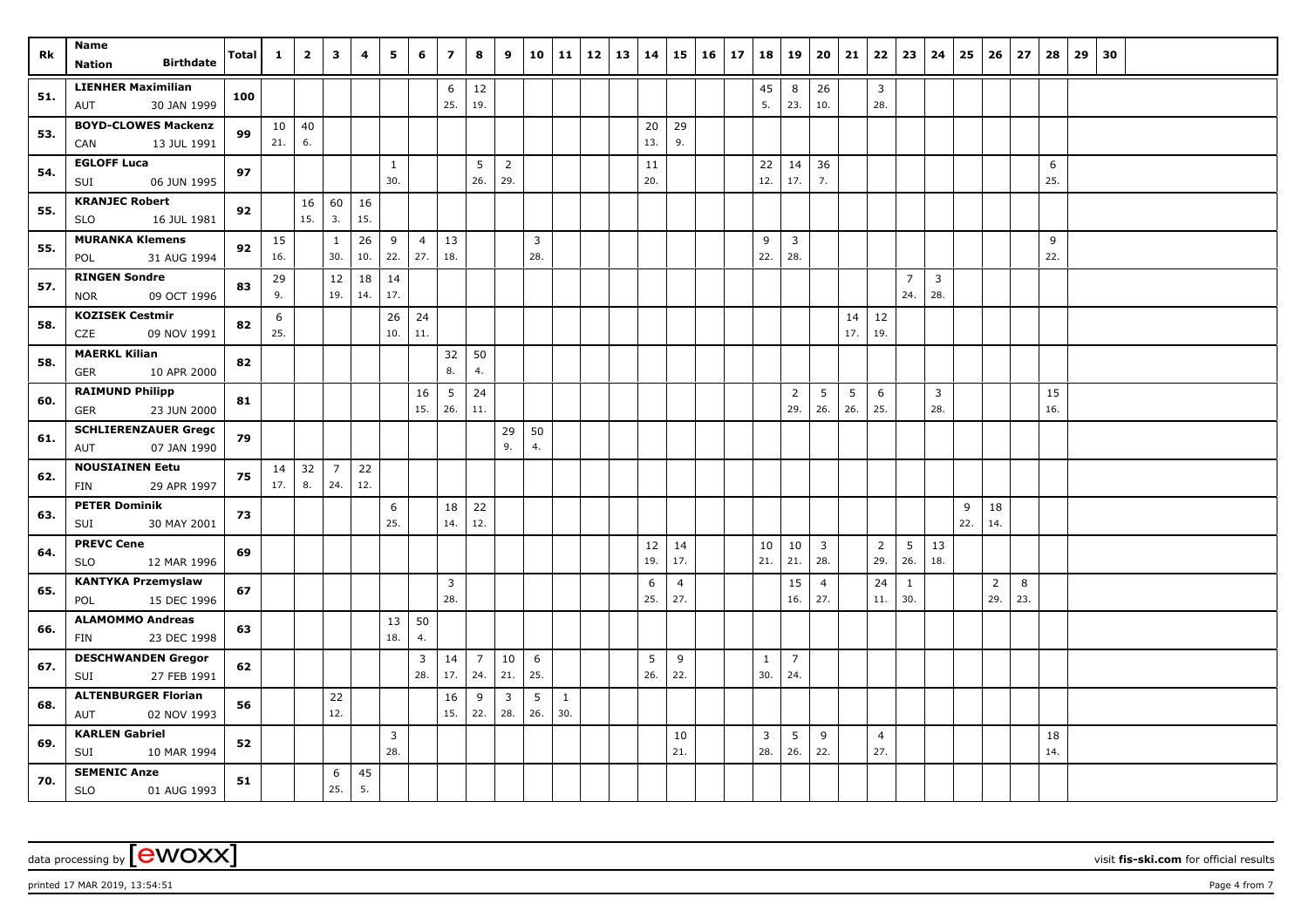| <b>Rk</b> | Name<br><b>Birthdate</b><br><b>Nation</b>          | $\lceil \text{Total} \rceil \mid 1 \mid$ |          | $\overline{2}$ | $\overline{\mathbf{3}}$ | $\overline{4}$ | $5^{\circ}$    | 6             | $\overline{z}$ | 8   | $9 \mid 10$ |     |          |          |                | 11   12   13   14 |     | 15   16   17   18   19   20   21 |           |                |                |              |     | $22 \mid 23 \mid 24$ | 25   26   27    |                         |     | 28             | $29 \mid 30$ |  |  |
|-----------|----------------------------------------------------|------------------------------------------|----------|----------------|-------------------------|----------------|----------------|---------------|----------------|-----|-------------|-----|----------|----------|----------------|-------------------|-----|----------------------------------|-----------|----------------|----------------|--------------|-----|----------------------|-----------------|-------------------------|-----|----------------|--------------|--|--|
|           |                                                    |                                          |          |                |                         |                |                |               |                |     |             |     |          |          |                |                   |     |                                  |           |                |                |              |     |                      |                 |                         |     |                |              |  |  |
| 71.       | <b>FETTNER Manuel</b><br><b>AUT</b><br>17 JUN 1985 | 49                                       |          |                |                         |                | 13<br>18.      | 36<br>7.      |                |     |             |     |          |          |                |                   |     |                                  |           |                |                |              |     |                      |                 |                         |     |                |              |  |  |
|           | <b>FANNEMEL Anders</b>                             |                                          |          |                |                         |                |                |               |                |     |             |     |          |          |                |                   |     |                                  |           |                |                |              |     |                      | 20 <sup>1</sup> | 29                      |     |                |              |  |  |
| 71.       | <b>NOR</b><br>13 MAY 1991                          | 49                                       |          |                |                         |                |                |               |                |     |             |     |          |          |                |                   |     |                                  |           |                |                |              |     |                      | 13.             | 9.                      |     |                |              |  |  |
| 73.       | <b>KOFLER Andreas</b>                              | 47                                       |          |                | $12$   11   11   13     |                |                |               |                |     |             |     |          |          |                |                   |     |                                  |           |                |                |              |     |                      |                 |                         |     |                |              |  |  |
|           | AUT<br>17 MAY 1984                                 |                                          |          | $19.$ 20.      | 20.                     | 18.            |                |               |                |     |             |     |          |          |                |                   |     |                                  |           |                |                |              |     |                      |                 |                         |     |                |              |  |  |
| 74.       | <b>BICKNER Kevin</b>                               | 45                                       |          | 45             |                         |                |                |               |                |     |             |     |          |          |                |                   |     |                                  |           |                |                |              |     |                      |                 |                         |     |                |              |  |  |
|           | 23 SEP 1996<br><b>USA</b>                          |                                          |          | 5.             |                         |                |                |               |                |     |             |     |          |          |                |                   |     |                                  |           |                |                |              |     |                      |                 |                         |     |                |              |  |  |
| 75.       | <b>SCHWANN Mika</b>                                | 44                                       |          |                |                         |                |                |               |                |     |             | 11  |          |          |                |                   | 5   |                                  | 13        | $\overline{4}$ | 11             |              |     |                      |                 |                         |     |                |              |  |  |
|           | 30 JUL 1999<br><b>AUT</b>                          |                                          |          |                |                         |                |                |               |                |     |             | 20. |          |          |                |                   | 26. |                                  | 18.       | 27.            | 20.            |              |     |                      |                 |                         |     |                |              |  |  |
| 76.       | <b>AMMANN Simon</b><br>SUI<br>25 JUN 1981          | 40                                       |          |                |                         |                | 40<br>6.       |               |                |     |             |     |          |          |                |                   |     |                                  |           |                |                |              |     |                      |                 |                         |     |                |              |  |  |
|           | <b>HARADA Yumu</b>                                 |                                          |          |                |                         |                |                |               |                |     |             |     |          |          |                |                   |     |                                  |           |                |                |              |     |                      |                 |                         |     |                |              |  |  |
| 77.       | 15 SEP 1990<br><b>JPN</b>                          | 37                                       |          |                |                         |                |                |               |                |     |             |     |          | 8<br>23. | 29<br>9.       |                   |     |                                  |           |                |                |              |     |                      |                 |                         |     |                |              |  |  |
|           | <b>LARSON Casey</b>                                |                                          |          |                |                         |                |                |               |                |     |             |     |          |          |                |                   |     |                                  |           |                |                |              |     |                      |                 |                         |     |                |              |  |  |
| 78.       | 16 DEC 1998<br>USA                                 | 35                                       |          |                |                         |                |                |               |                |     |             |     | 5<br>26. |          |                |                   |     |                                  | 15<br>16. | 9<br>22.       | 6<br>25.       |              |     |                      |                 |                         |     |                |              |  |  |
|           | <b>STURSA Vojtech</b>                              |                                          |          |                |                         |                |                |               |                |     |             |     |          |          |                |                   |     |                                  | 11        |                | $\overline{2}$ | $\mathbf{1}$ | 9   |                      |                 |                         |     | $\overline{7}$ |              |  |  |
| 79.       | CZE<br>03 AUG 1995                                 | 30                                       |          |                |                         |                |                |               |                |     |             |     |          |          |                |                   |     |                                  | 20.       |                | 29.            | 30.          | 22. |                      |                 |                         |     | 24.            |              |  |  |
|           | <b>HOERL Jan</b>                                   |                                          |          | 5              |                         | 20             |                |               |                |     |             |     |          |          |                |                   |     |                                  |           |                |                |              |     |                      |                 |                         |     |                |              |  |  |
| 80.       | AUT 16 OCT 1998                                    | 25                                       |          | 26.            |                         | 13.            |                |               |                |     |             |     |          |          |                |                   |     |                                  |           |                |                |              |     |                      |                 |                         |     |                |              |  |  |
|           | <b>INSAM Alex</b>                                  |                                          |          |                |                         |                |                |               |                |     |             |     |          |          |                | 13                | 11  |                                  |           |                |                |              |     |                      |                 |                         |     |                |              |  |  |
| 81.       | ITA<br>19 DEC 1997                                 | 24                                       |          |                |                         |                |                |               |                |     |             |     |          |          |                | 18.               | 20. |                                  |           |                |                |              |     |                      |                 |                         |     |                |              |  |  |
| 82.       | <b>MALTSEV Kevin</b>                               | 23                                       |          |                |                         |                |                |               |                |     |             |     |          |          |                |                   |     |                                  |           |                |                |              |     |                      |                 |                         | 3   | 20             |              |  |  |
|           | <b>EST</b><br>04 JUL 2000                          |                                          |          |                |                         |                |                |               |                |     |             |     |          |          |                |                   |     |                                  |           |                |                |              |     |                      |                 |                         | 28. | 13.            |              |  |  |
| 82.       | <b>MAKSIMOCHKIN Mikhail</b>                        | 23                                       |          | 8              |                         |                |                |               | $\overline{7}$ | 8   |             |     |          |          |                |                   |     |                                  |           |                |                |              |     |                      |                 |                         |     |                |              |  |  |
|           | <b>RUS</b><br>29 AUG 1993                          |                                          |          | 23.            |                         |                |                |               | 24.            | 23. |             |     |          |          |                |                   |     |                                  |           |                |                |              |     |                      |                 |                         |     |                |              |  |  |
| 84.       | <b>HAAGEN David</b>                                | 22                                       |          |                | $\overline{2}$          | $\overline{4}$ |                |               |                |     |             |     |          |          |                |                   |     |                                  |           |                |                |              |     |                      |                 |                         |     | 16             |              |  |  |
|           | 06 APR 2002<br>AUT                                 |                                          |          |                | 29.                     | 27.            |                |               |                |     |             |     |          |          |                |                   |     |                                  |           |                |                |              |     |                      |                 |                         |     | 15.            |              |  |  |
| 84.       | <b>NAGLIC Tomaz</b>                                | 22                                       |          |                |                         |                |                |               |                |     |             |     |          |          |                | $\overline{2}$    |     |                                  |           |                |                |              |     |                      | $\overline{2}$  | $\overline{\mathbf{3}}$ | 10  | 5              |              |  |  |
|           | 18 JUL 1989<br><b>SLO</b>                          |                                          |          |                |                         |                |                |               |                |     |             |     |          |          |                | 29.               |     |                                  |           |                |                |              |     |                      | 29.             | 28.                     | 21. | 26.            |              |  |  |
| 84.       | <b>SAKUYAMA Kento</b>                              | 22                                       |          |                |                         |                |                |               |                |     |             |     |          | 18       | $\overline{4}$ |                   |     |                                  |           |                |                |              |     |                      |                 |                         |     |                |              |  |  |
|           | 03 JUL 1990<br><b>JPN</b>                          |                                          |          |                |                         |                |                |               |                |     |             |     |          | 14.      | 27.            |                   |     |                                  |           |                |                |              |     |                      |                 |                         |     |                |              |  |  |
| 87.       | PILCH Tomasz                                       | 20                                       |          |                |                         |                | $\overline{4}$ |               |                |     |             |     |          |          |                |                   |     |                                  |           |                |                |              |     |                      |                 |                         | 16  |                |              |  |  |
|           | POL<br>20 OCT 2000                                 |                                          |          |                |                         |                | 27.            |               |                |     |             |     |          |          |                |                   |     |                                  |           |                |                |              |     |                      |                 |                         | 15. |                |              |  |  |
| 88.       | <b>NAITO Tomofumi</b>                              | 19                                       |          |                |                         |                |                |               |                |     |             |     |          | 9        | 10             |                   |     |                                  |           |                |                |              |     |                      |                 |                         |     |                |              |  |  |
|           | JPN 22 FEB 1993                                    |                                          |          |                |                         |                |                |               |                |     |             |     |          | 22.      | 21.            |                   |     |                                  |           |                |                |              |     |                      |                 |                         |     |                |              |  |  |
| 89.       | <b>HAARE Anders</b><br>NOR 07 DEC 1999             | 17                                       | 5<br>26. |                |                         |                |                | $12\,$<br>19. |                |     |             |     |          |          |                |                   |     |                                  |           |                |                |              |     |                      |                 |                         |     |                |              |  |  |

 $p$ rinted 17 MAR 2019, 13:54:51  $p$ age 5 from 7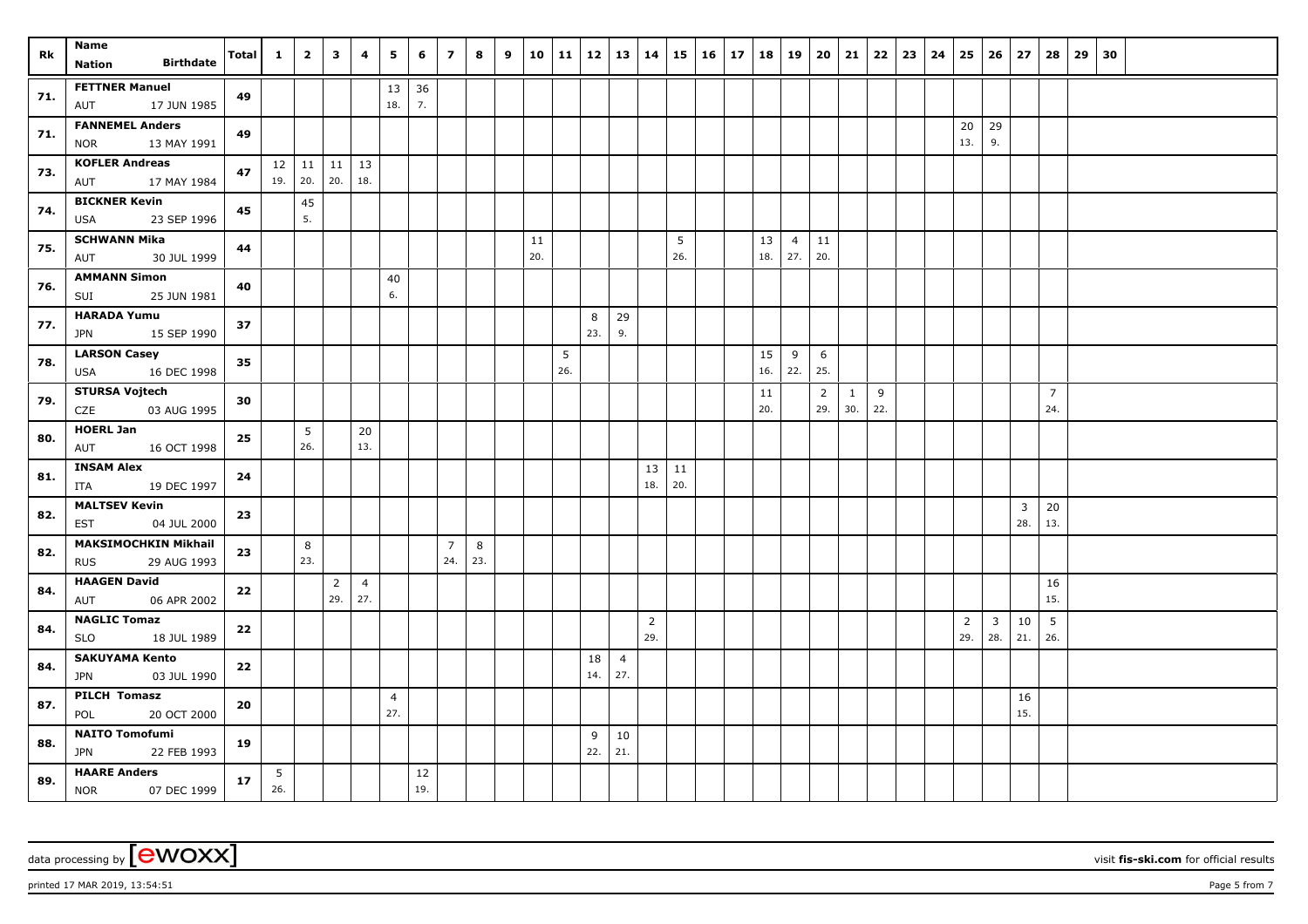| Rk   | Name                                            | <b>Total</b>            | $\mathbf{1}$ | $\overline{\mathbf{2}}$ | $\mathbf{3}$ | 4   | 5 | 6 | $\overline{\phantom{a}}$ | 8                       | 9 | 10           | 11             | 12             | 13  | 14                    |                       | $15 \mid 16 \mid$ | 17 | 18             | $ 19\rangle$ | 20 | 21 | 22 | 23             | 24              | 25           | 26 | 27             | 28                    | 29 | 30 |  |  |
|------|-------------------------------------------------|-------------------------|--------------|-------------------------|--------------|-----|---|---|--------------------------|-------------------------|---|--------------|----------------|----------------|-----|-----------------------|-----------------------|-------------------|----|----------------|--------------|----|----|----|----------------|-----------------|--------------|----|----------------|-----------------------|----|----|--|--|
|      | <b>Birthdate</b><br><b>Nation</b>               |                         |              |                         |              |     |   |   |                          |                         |   |              |                |                |     |                       |                       |                   |    |                |              |    |    |    |                |                 |              |    |                |                       |    |    |  |  |
|      | <b>WATANABE Hiroaki</b>                         |                         |              |                         |              |     |   |   |                          |                         |   |              |                | $\overline{3}$ | 12  |                       |                       |                   |    |                |              |    |    |    |                |                 |              |    |                |                       |    |    |  |  |
| 90.  | 18 SEP 1991<br><b>JPN</b>                       | 15                      |              |                         |              |     |   |   |                          |                         |   |              |                | 28.            | 19. |                       |                       |                   |    |                |              |    |    |    |                |                 |              |    |                |                       |    |    |  |  |
| 91.  | <b>WESTERHEIM Oscar P</b>                       | 14                      |              |                         |              |     |   |   |                          |                         |   |              | 10             | $\overline{4}$ |     |                       |                       |                   |    |                |              |    |    |    |                |                 |              |    |                |                       |    |    |  |  |
|      | 03 JAN 1996<br><b>NOR</b>                       |                         |              |                         |              |     |   |   |                          |                         |   |              | 21.            | 27.            |     |                       |                       |                   |    |                |              |    |    |    |                |                 |              |    |                |                       |    |    |  |  |
| 92.  | <b>SOUKUP Matthew</b>                           | 12                      |              |                         |              |     |   |   |                          |                         |   |              | 9              | $\overline{2}$ | 1   |                       |                       |                   |    |                |              |    |    |    |                |                 |              |    |                |                       |    |    |  |  |
|      | 31 AUG 1997<br>CAN                              |                         |              |                         |              |     |   |   |                          |                         |   |              | 22.            | 29.            | 30. |                       |                       |                   |    |                |              |    |    |    |                |                 |              |    |                |                       |    |    |  |  |
| 93.  | POHJOLA Arttu                                   | 10                      |              |                         | 10           |     |   |   |                          |                         |   |              |                |                |     |                       |                       |                   |    |                |              |    |    |    |                |                 |              |    |                |                       |    |    |  |  |
|      | 07 JUN 2001<br>FIN                              |                         |              |                         | 21.          |     |   |   |                          |                         |   |              |                |                |     |                       |                       |                   |    |                |              |    |    |    |                |                 |              |    |                |                       |    |    |  |  |
| 94.  | <b>HAZETDINOV Ilmir</b>                         | 9                       |              |                         |              | 1   |   |   |                          |                         |   |              |                |                |     |                       |                       |                   |    |                |              |    |    |    | $\overline{2}$ | $5\phantom{.0}$ | $\mathbf{1}$ |    |                |                       |    |    |  |  |
|      | <b>RUS</b><br>28 OCT 1991                       |                         |              |                         |              | 30. |   |   |                          |                         |   |              |                |                |     |                       |                       |                   |    |                |              |    |    |    | 29.            | 26.             | 30.          |    |                |                       |    |    |  |  |
| 95.  | <b>WEIGEL Cedrik</b>                            | 8                       |              |                         |              |     |   |   |                          |                         |   |              |                |                |     | 8                     |                       |                   |    |                |              |    |    |    |                |                 |              |    |                |                       |    |    |  |  |
|      | 15 DEC 1998<br><b>GER</b>                       |                         |              |                         |              |     |   |   |                          |                         |   |              |                |                |     | 23.                   |                       |                   |    |                |              |    |    |    |                |                 |              |    |                |                       |    |    |  |  |
| 95.  | <b>JUROSZEK Kacper</b>                          | 8                       |              |                         |              |     |   |   |                          |                         |   |              |                |                |     |                       |                       |                   |    |                |              |    |    |    |                |                 |              |    | $\overline{4}$ | $\overline{4}$<br>27. |    |    |  |  |
|      | 05 JUN 2001<br>POL                              |                         |              |                         |              |     |   |   |                          |                         |   |              |                |                |     |                       |                       |                   |    |                |              |    |    |    |                |                 |              |    | 27.            |                       |    |    |  |  |
| 97.  | <b>SAMEC Matevz</b>                             | 6                       |              |                         |              |     |   |   |                          |                         |   |              |                |                |     | $\overline{3}$<br>28. | $\overline{3}$<br>28. |                   |    |                |              |    |    |    |                |                 |              |    |                |                       |    |    |  |  |
|      | <b>SLO</b><br>20 AUG 1997<br><b>SELL Adrian</b> |                         |              |                         |              |     |   |   |                          |                         |   |              |                |                |     |                       |                       |                   |    |                |              |    |    |    |                |                 |              |    |                |                       |    |    |  |  |
| 97.  | 28 APR 1998<br><b>GER</b>                       | 6                       |              |                         |              |     |   |   |                          |                         |   |              |                |                |     |                       | 6<br>25.              |                   |    |                |              |    |    |    |                |                 |              |    |                |                       |    |    |  |  |
|      | <b>CECON Federico</b>                           |                         |              |                         |              |     |   |   |                          |                         |   |              |                |                |     |                       |                       |                   |    |                |              |    |    |    |                |                 |              |    | 6              |                       |    |    |  |  |
| 97.  | 11 JUN 1994<br><b>ITA</b>                       | 6                       |              |                         |              |     |   |   |                          |                         |   |              |                |                |     |                       |                       |                   |    |                |              |    |    |    |                |                 |              |    | 25.            |                       |    |    |  |  |
|      | <b>HAUKEDAL Richard</b>                         |                         |              |                         |              |     |   |   |                          |                         |   |              | 3              | $\mathbf{1}$   |     |                       |                       |                   |    |                |              |    |    |    |                |                 |              |    | $\overline{2}$ |                       |    |    |  |  |
| 97.  | 31 AUG 1996<br><b>NOR</b>                       | 6                       |              |                         |              |     |   |   |                          |                         |   |              | 28.            | 30.            |     |                       |                       |                   |    |                |              |    |    |    |                |                 |              |    | 29.            |                       |    |    |  |  |
|      | <b>CHOI Heung Chul</b>                          |                         |              |                         |              |     |   |   |                          |                         |   |              | $\overline{4}$ |                |     |                       |                       |                   |    |                |              |    |    |    |                | $\mathbf{1}$    |              |    |                |                       |    |    |  |  |
| 101. | KOR<br>03 DEC 1981                              | 5 <sub>1</sub>          |              |                         |              |     |   |   |                          |                         |   |              | 27.            |                |     |                       |                       |                   |    |                |              |    |    |    |                | 30.             |              |    |                |                       |    |    |  |  |
|      | <b>WIENERROITHER Julian</b>                     |                         |              |                         |              |     |   |   | $\mathbf{1}$             | $\overline{\mathbf{3}}$ |   |              |                |                |     |                       |                       |                   |    |                |              |    |    |    |                |                 |              |    |                |                       |    |    |  |  |
| 102. | 05 JUL 1999<br>AUT                              | $\overline{\mathbf{4}}$ |              |                         |              |     |   |   | 30.                      | 28.                     |   |              |                |                |     |                       |                       |                   |    |                |              |    |    |    |                |                 |              |    |                |                       |    |    |  |  |
|      | <b>PRISLIC Ernest</b>                           |                         |              |                         |              |     |   |   |                          |                         |   |              |                |                |     | $\overline{4}$        |                       |                   |    |                |              |    |    |    |                |                 |              |    |                |                       |    |    |  |  |
| 102. | 30 SEP 1993<br><b>SLO</b>                       | $\overline{\mathbf{4}}$ |              |                         |              |     |   |   |                          |                         |   |              |                |                |     | 27.                   |                       |                   |    |                |              |    |    |    |                |                 |              |    |                |                       |    |    |  |  |
| 104. | <b>TROFIMOV Roman Serge</b>                     | $\mathbf{3}$            |              |                         |              |     |   |   |                          |                         |   |              |                |                |     |                       |                       |                   |    |                |              |    |    |    |                |                 |              |    | 1              | $\overline{2}$        |    |    |  |  |
|      | 19 NOV 1989<br><b>RUS</b>                       |                         |              |                         |              |     |   |   |                          |                         |   |              |                |                |     |                       |                       |                   |    |                |              |    |    |    |                |                 |              |    | 30.            | 29.                   |    |    |  |  |
| 105. | <b>BJERKEENGEN Fredrik</b>                      | $\overline{2}$          |              |                         |              |     |   |   |                          |                         |   |              |                |                |     |                       |                       |                   |    | $\overline{2}$ |              |    |    |    |                |                 |              |    |                |                       |    |    |  |  |
|      | <b>NOR</b><br>11 NOV 1988                       |                         |              |                         |              |     |   |   |                          |                         |   |              |                |                |     |                       |                       |                   |    | 29.            |              |    |    |    |                |                 |              |    |                |                       |    |    |  |  |
| 105. | <b>URLAUB Andrew</b>                            | $\overline{2}$          |              |                         |              |     |   |   |                          |                         |   |              | $\overline{2}$ |                |     |                       |                       |                   |    |                |              |    |    |    |                |                 |              |    |                |                       |    |    |  |  |
|      | <b>USA</b><br>12 APR 2001                       |                         |              |                         |              |     |   |   |                          |                         |   |              | 29.            |                |     |                       |                       |                   |    |                |              |    |    |    |                |                 |              |    |                |                       |    |    |  |  |
| 107. | <b>TOLLINGER Elias</b>                          | 1                       |              |                         |              |     |   |   |                          |                         |   | $\mathbf{1}$ |                |                |     |                       |                       |                   |    |                |              |    |    |    |                |                 |              |    |                |                       |    |    |  |  |
|      | AUT<br>25 MAR 1995                              |                         |              |                         |              |     |   |   |                          |                         |   | 30.          |                |                |     |                       |                       |                   |    |                |              |    |    |    |                |                 |              |    |                |                       |    |    |  |  |
| 107. | <b>MABUCHI Minato</b>                           | $\mathbf{1}$            |              |                         |              |     |   |   |                          |                         |   |              |                |                |     |                       |                       |                   |    |                | $\mathbf{1}$ |    |    |    |                |                 |              |    |                |                       |    |    |  |  |
|      | <b>JPN</b><br>28 JUN 1992                       |                         |              |                         |              |     |   |   |                          |                         |   |              |                |                |     |                       |                       |                   |    |                | 30.          |    |    |    |                |                 |              |    |                |                       |    |    |  |  |

 $p$ rinted 17 MAR 2019, 13:54:51  $p$ age 6 from 7